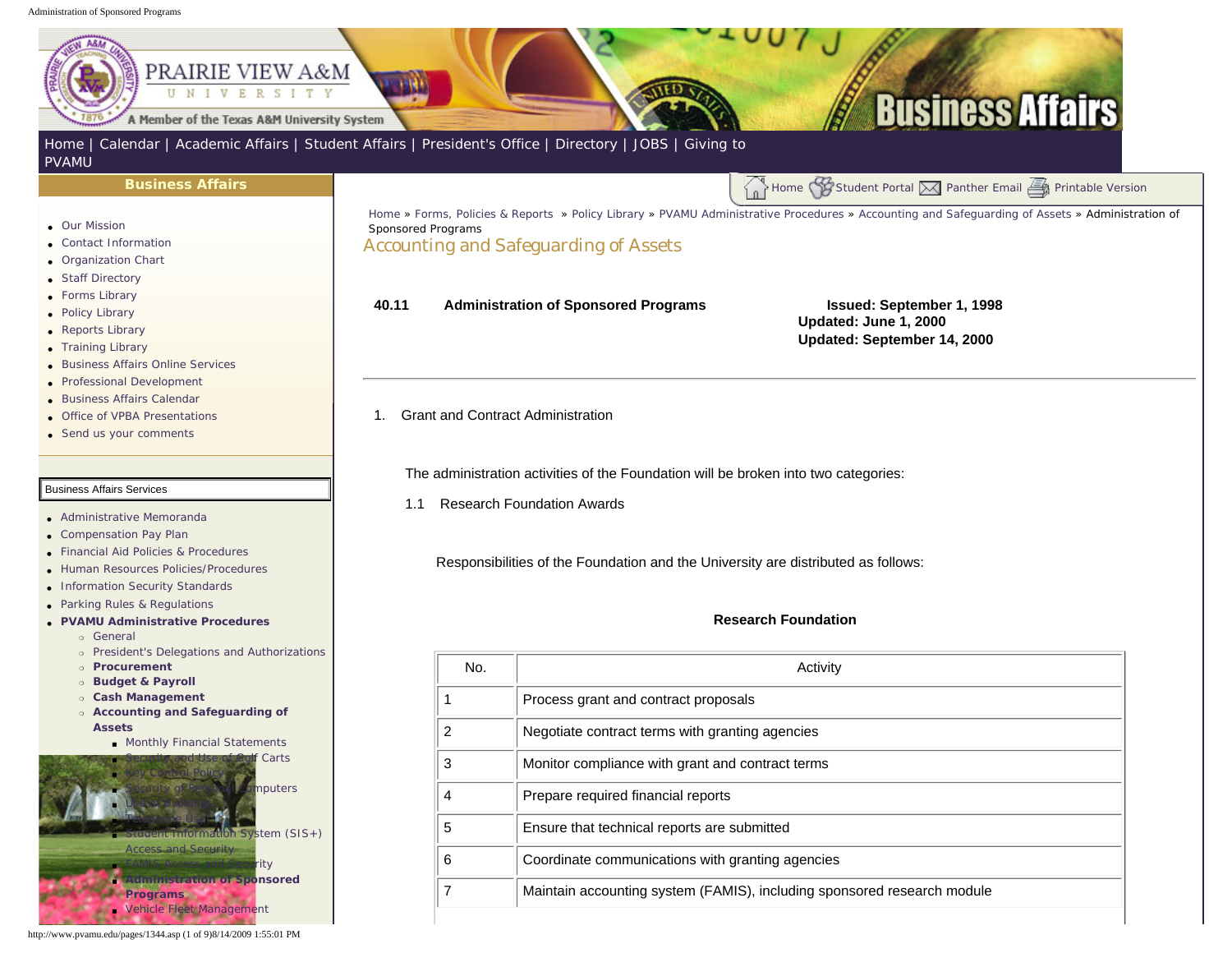### Administration of Sponsored Programs

- [Administration of University](http://www.pvamu.edu/pages/1346.asp) [Construction and Maintenance](http://www.pvamu.edu/pages/1346.asp)  [Projects](http://www.pvamu.edu/pages/1346.asp)
- [Use of Licensed Commercial](http://www.pvamu.edu/pages/1347.asp) [Software](http://www.pvamu.edu/pages/1347.asp)
- [Password Policy](http://www.pvamu.edu/pages/1349.asp)
- ❍ [Traffic and Parking](http://www.pvamu.edu/pages/1348.asp)
- ❍ **[Travel](http://www.pvamu.edu/pages/1350.asp)**
- ❍ **[Human Resources](http://www.pvamu.edu/pages/1358.asp)**
- ❍ **[Students](http://www.pvamu.edu/pages/1374.asp)**
- o [InterCollegiate Athletics](http://www.pvamu.edu/pages/1390.asp)
- ❍ **[Academic Programs and Faculty](http://www.pvamu.edu/pages/1391.asp)**
- ❍ **[Public Affairs and Development](http://www.pvamu.edu/pages/1410.asp)**
- [PVAMU Rules](http://www.pvamu.edu/pages/1412.asp)
- [Travel Policies](http://www.pvamu.edu/pages/1414.asp)

| 8  | Coordinate/conduct post-award briefings with principal investigators |  |
|----|----------------------------------------------------------------------|--|
| 9  | Handle procurement activities                                        |  |
| 10 | Process invoices for payment                                         |  |
|    | Process reimbursement billings and drawdowns to granting agency      |  |
| 12 | Review and approved all financial reports                            |  |
| 13 | Process budget changes                                               |  |

# **Prairie View A&M University**

| No. | Activity                                 |  |
|-----|------------------------------------------|--|
|     | Handle payroll activities                |  |
| ົ   | Process scholarships                     |  |
| 3   | Review and approve all proposals         |  |
|     | Review and approve all financial reports |  |

1.2 University Awards

Responsibilities of the Foundation and the University are distributed as follows:

## **Office of Sponsored Programs**

*(Contracted Services with Research Foundation)*

| No. | Activity                                                                         |
|-----|----------------------------------------------------------------------------------|
|     | Process grant and contract proposals                                             |
| 2   | Negotiate contract terms with granting agencies                                  |
|     | Monitor non-technical compliance with grant and contract terms                   |
| 4   | Prepare required financial reports, reimbursement billings and drawdown requests |
| 5   | Ensure that technical reports are submitted                                      |
| 6   | Coordinate non-technical communications with granting agencies (contract)        |



http://www.pvamu.edu/pages/1344.asp (2 of 9)8/14/2009 1:55:01 PM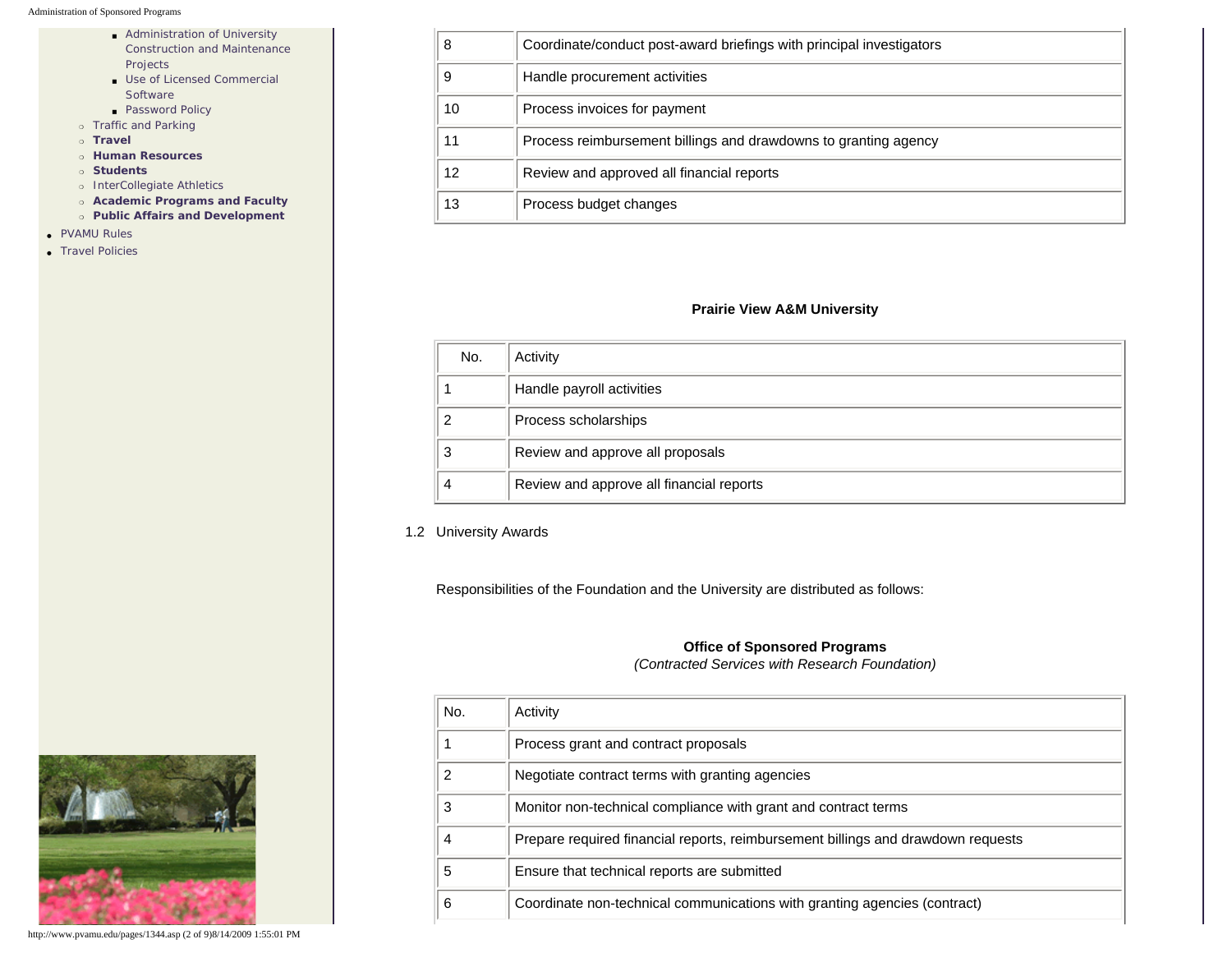|    | Maintain sponsored research module in FAMIS                                           |  |
|----|---------------------------------------------------------------------------------------|--|
| 8  | Coordinate/conduct post-award briefings with principal investigators                  |  |
| 9  | Prepare budget changes                                                                |  |
| 10 | Maintain daily cash on hand spreadsheet and prepare interest earnings reimbursements. |  |
| 11 | Review and approve payroll Form 500s                                                  |  |
| 12 | Coordinate pre-award and post-award audits                                            |  |
| 13 | Contract sponsors for contract and grant modifications                                |  |

# **Prairie View A&M University**

| No. | Activity                                                        |
|-----|-----------------------------------------------------------------|
| 1   | Maintain accounting system                                      |
| 2   | Handle procurement activities                                   |
| 3   | Process invoices for payment                                    |
| 4   | Handle payroll activities                                       |
| 5   | Process scholarships                                            |
| 6   | Process reimbursement billings and drawdowns to granting agency |
| 7   | Review and approve all proposals                                |
| 8   | Review and approve all financial reports                        |
| 9   | Process budget changes                                          |
| 10  | Process service department billings                             |
| 11  | Monitor technical work/performance                              |

# 2. Grant and Contract Proposals

- 2.1 The Pre-Award Services Section of the Office of Sponsored Programs (OSP) handles all proposals submitted by the University, except for those submitted through the Prairie View A&M Research Foundation
- 2.2 When a Principal Investigator (PI) notifies the OSP Pre-Award Section of their intention to submit a proposal, they will be asked a series of standard questions pertinent to the proposals process. Generally, the following information will be



http://www.pvamu.edu/pages/1344.asp (3 of 9)8/14/2009 1:55:01 PM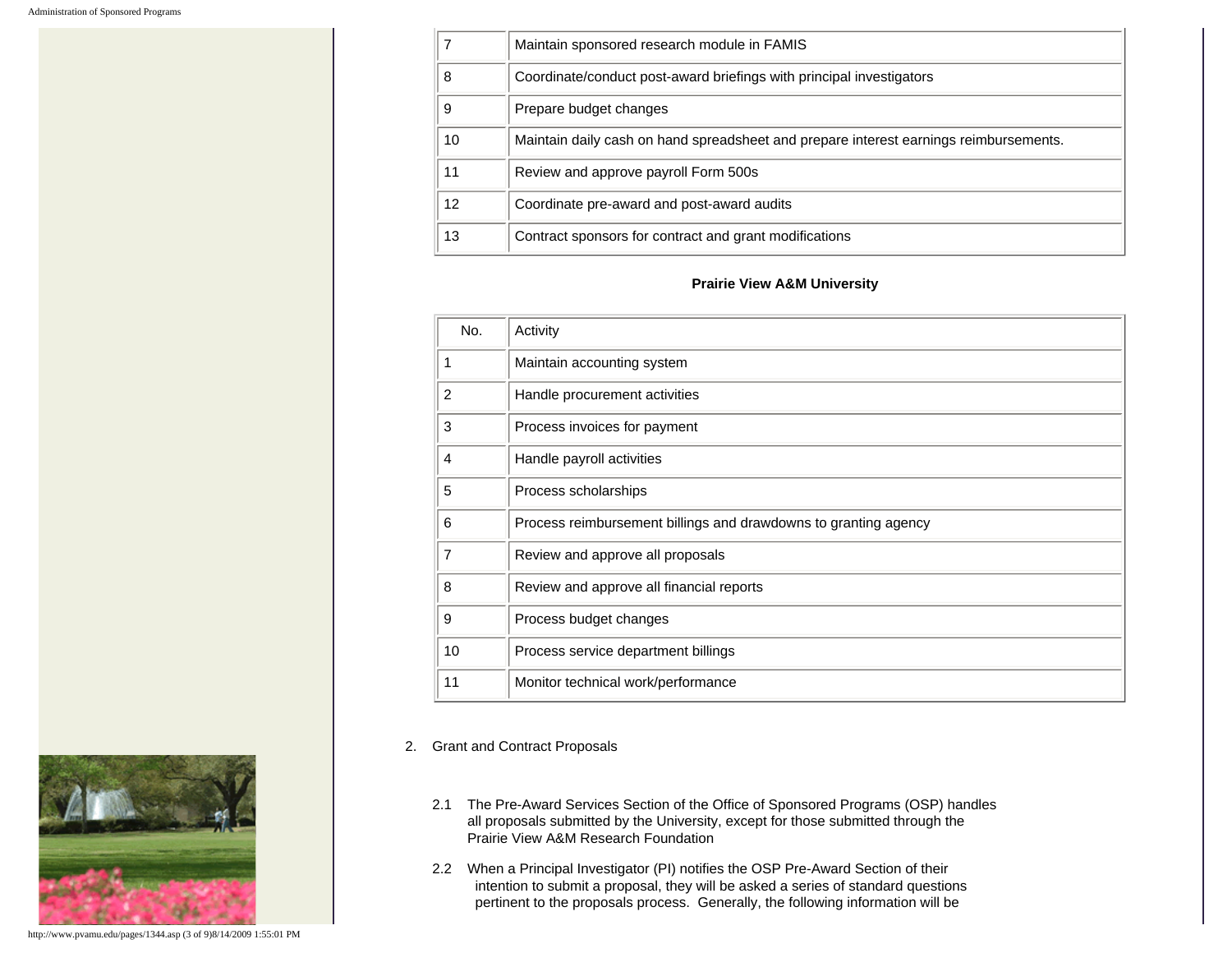## needed:

- A copy of the letter of intent to submit the proposal
- Sponsor and program for the proposal
- Preliminary budget information
- Monthly insurance rates for all personnel listed on budget
- Period of performance dates
- Routing text (rough draft or summary of text)
- For NSF proposals, if use of FastLane (electronic submission of proposals) is required or preferred<br>\* Proposal due date
- Proposal due date

 When a proposal is scheduled with OSP, it will be given a PVAMU proposal number and will be added to the daily schedule for monitoring.

 2.3 The Compliance Office in the Office of Research and Development maintains records on human subjects, animal subjects, recombinant DNA, and conflict of interest. Forms must be submitted for University approval prior to the routing of the proposal. A copy of this information if filed in OSP. Call 857-2056 for additional information.

 2.4 As the Proposal Administrator works on the budget, the PI will be contracted by telephone fax, or email and asked for comments and/or approval of the budget. Once the PI approves the budget and submits a routing text, the Proposal Administrator will prepare a package to be routed on campus for all required signature approvals, as per Administrative Procedures Manual 2.03 - Approval of Grant and Contract Proposals. Generally, forty-eight (48) hours will be required for the routing process.

2.5 Approvals of the grant and contract proposals are required as follows:

| Approver                  | Purpose                                                                                                                                                                                                                                                                                                                                                                                                                                                                      |
|---------------------------|------------------------------------------------------------------------------------------------------------------------------------------------------------------------------------------------------------------------------------------------------------------------------------------------------------------------------------------------------------------------------------------------------------------------------------------------------------------------------|
| Principal<br>Investigator | 1. Proposal is properly completed and has been edited for<br>grammatical and technical accuracy<br>2. Proposed activities on the grant can be completed within the<br>proposed time-frame and the proposed budget<br>3. Resource commitments under the control of the principal<br>investigator are available, should the grant be funded<br>4. Proposed activities on the grant are within the field of expertise of<br>the principal investigator and the staff identified |
| Department Head           | 1. Proposed activities are within the expertise of the faculty and staff<br>identified and within the goals and objectives of the department<br>2. Resource commitments of the department are available, should<br>the grant be funded<br>3. Department is able to grant release time for named faculty, should<br>the grant be funded                                                                                                                                       |
|                           |                                                                                                                                                                                                                                                                                                                                                                                                                                                                              |



http://www.pvamu.edu/pages/1344.asp (4 of 9)8/14/2009 1:55:01 PM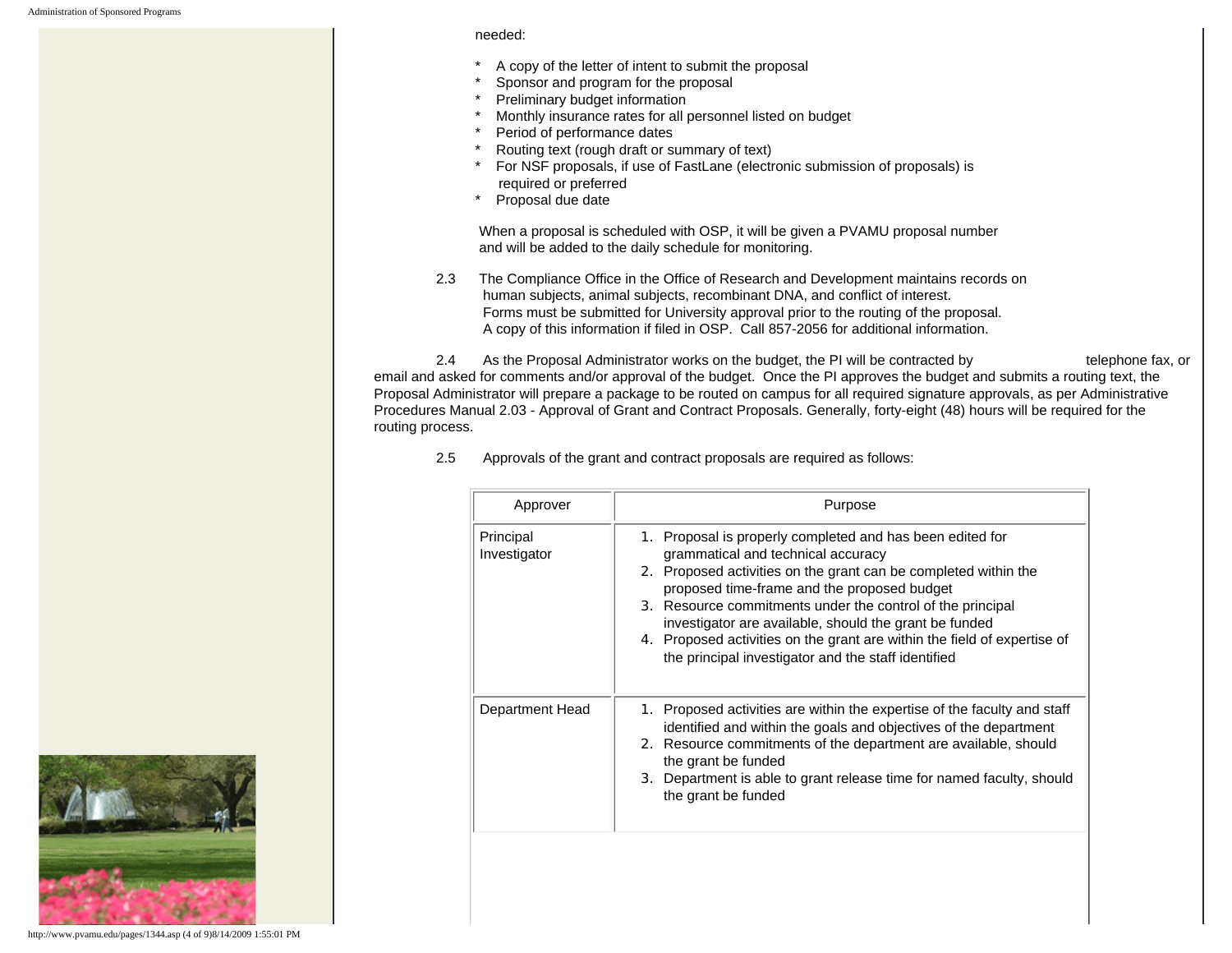| Dean/Director                                       | 1. Proposed activities are within the goals and objectives of the<br>college or program<br>2. Resource commitments of the college, department or program are<br>available, should the grant be funded                                                                                                                                                       |
|-----------------------------------------------------|-------------------------------------------------------------------------------------------------------------------------------------------------------------------------------------------------------------------------------------------------------------------------------------------------------------------------------------------------------------|
| Office of<br>Sponsored<br>Programs                  | 1. Employee benefits are budgeted at proper rates<br>2. Indirect cost budgeted at proper rates<br>3. Source of cost sharing properly identified<br>4. Budget is mathematically accurate<br>5. All resource commitments summarized on approval sheet<br>6. All required signatures obtained<br>7. Budget is in compliance with federal and state regulations |
| Vice President for<br>Research and<br>Development   | 1. Verification that University has capacity to perform grant<br>or contract obligations<br>2. Verification that compliance related issues have been addressed                                                                                                                                                                                              |
| Applicable Vice<br>President                        | 1. Proposal has been approved by all of the requisite subordinates<br>2. Resource commitments of division are available, should the grant<br>be funded                                                                                                                                                                                                      |
| Controller                                          | 1 <sub>1</sub><br>Validate that all resource commitments of the University<br>are available<br>2. Verify that budget is mathematically correct and that benefits<br>and indirect cost are budgeted at appropriate rates                                                                                                                                     |
| Vice President for<br>Finance and<br>Administration | 1. Approve variances from negotiated or sponsor allowed indirect<br>cost rates.                                                                                                                                                                                                                                                                             |

- 2.5 The completed proposal, included the final text, should be forwarded to the Proposal Administrator at least thirty-six (36) hours prior to the mail deadline. When the Proposal Administrator received the final text, the proposal is organized and formatted to meet sponsor guidelines. The final text and other related forms can also be accepted in an electronic version as an email attachment, or copied to a computer diskette. The final quality check of the proposal is made and it is reproduced using the latest technology for quality copies. The original copy of the final proposal is mailed.
- 2.6 Copies of the approved proposal are prepared and distributed to the researcher and other signature authorities within approximately one week after submission to the sponsor.
- 2.7 Principal Investigators can assist with the proposal processing by doing the following:
	- \* If the technical portion of a proposal is still being written, submit the budget to OSP to initiate processing of the proposal.
	- When initiating a proposal, be available for questions or designate someone in your



http://www.pvamu.edu/pages/1344.asp (5 of 9)8/14/2009 1:55:01 PM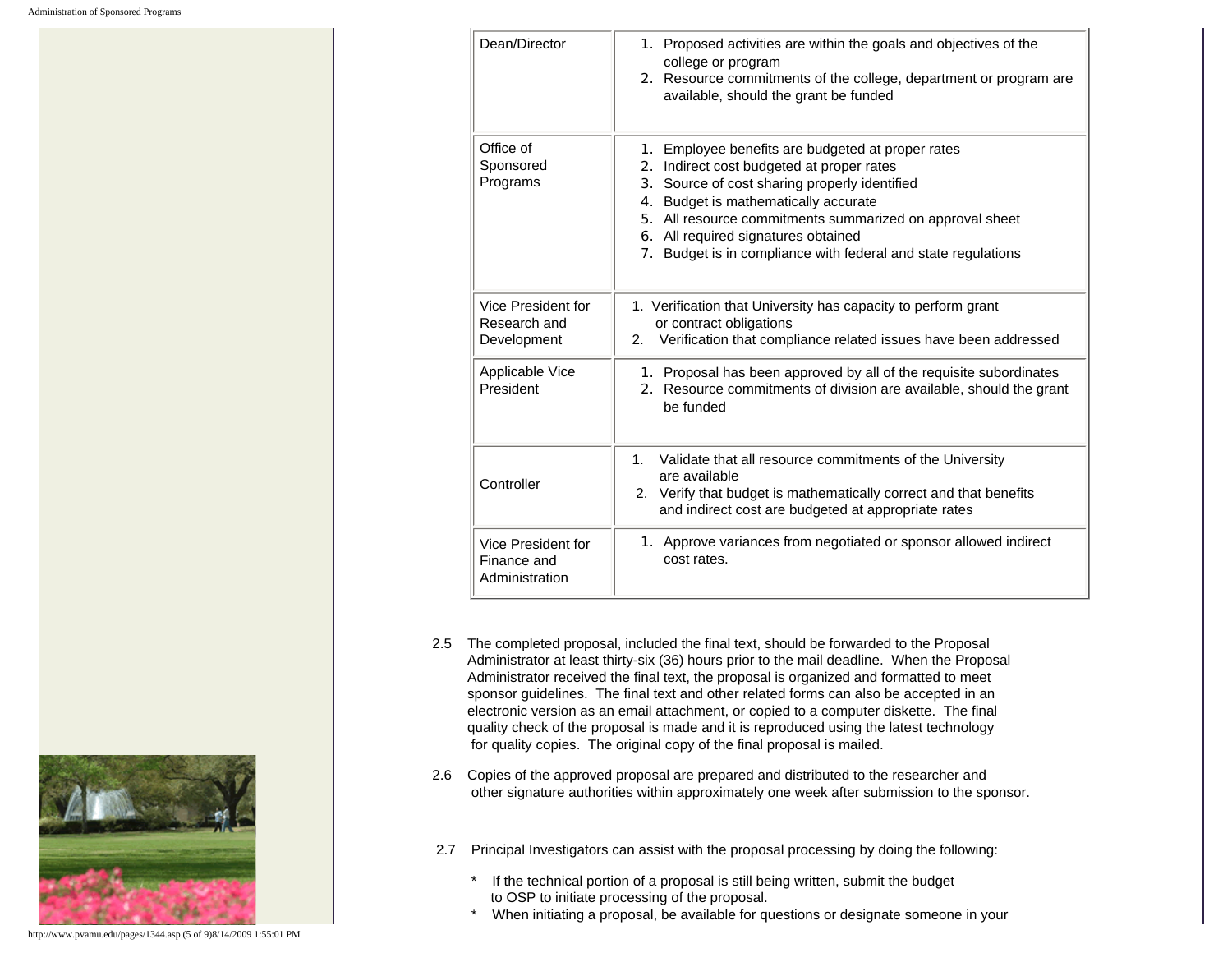office as a contact.

- When making changes to a proposal, call or send the changes to the Proposal Administrator so that the changes can be incorporated in the final copy without delay.
- Be cognizant of the fact that proposal processing time will be longer during the last week of the month because many sponsor deadlines occur at the first of the month.
- Provides a 3 1/2" diskette containing the proposal text with the final printed copy
- Allow five working days for complete processing of a proposal. This five day period includes the day you first notify OSP of your intent to submit a proposal, preparation of the budget, the routing (approval) process on campus, final quality check, and mailing the proposal to the sponsor.
- 3. Procedures Related to University Awards
	- 3.1 Grant and Contract Award Signatures

 All grant and contract awards requiring University signature of acceptance of terms will be signed by the President. The grant or contract will be submitted to the Office of Finance and Administration for review and coordination of required General Counsel review and for signature by the President. Standard processing time for signatures will be as follows:

- a If General Counsel review is required 2 weeks
- b. If General Counsel review is not required 48 hours
- 3.2 Grant and Contract Accounts

 OSP will initiate the establishment of account for each grant and contract award by completing the University's Account Create Form. OSP will specify the budget pool parameters desired for the account. This form is submitted to the Controller for approval and then processed by the General Accounting Office. Standard processing time of an account create request will be 24 hours.

3.3 Grant and Contract Budgets

 OSP will initiate the establishment of an operating budget for each grant and contract award after the requested account has been established and the grant or contract document has been signed. The request will be initiated using the University's Budget Transfer Form and will be supported by a copy of the grant or contract. The request will be submitted to the Controller for approval. Standard processing time of a budget request will be 48 hours.



http://www.pvamu.edu/pages/1344.asp (6 of 9)8/14/2009 1:55:01 PM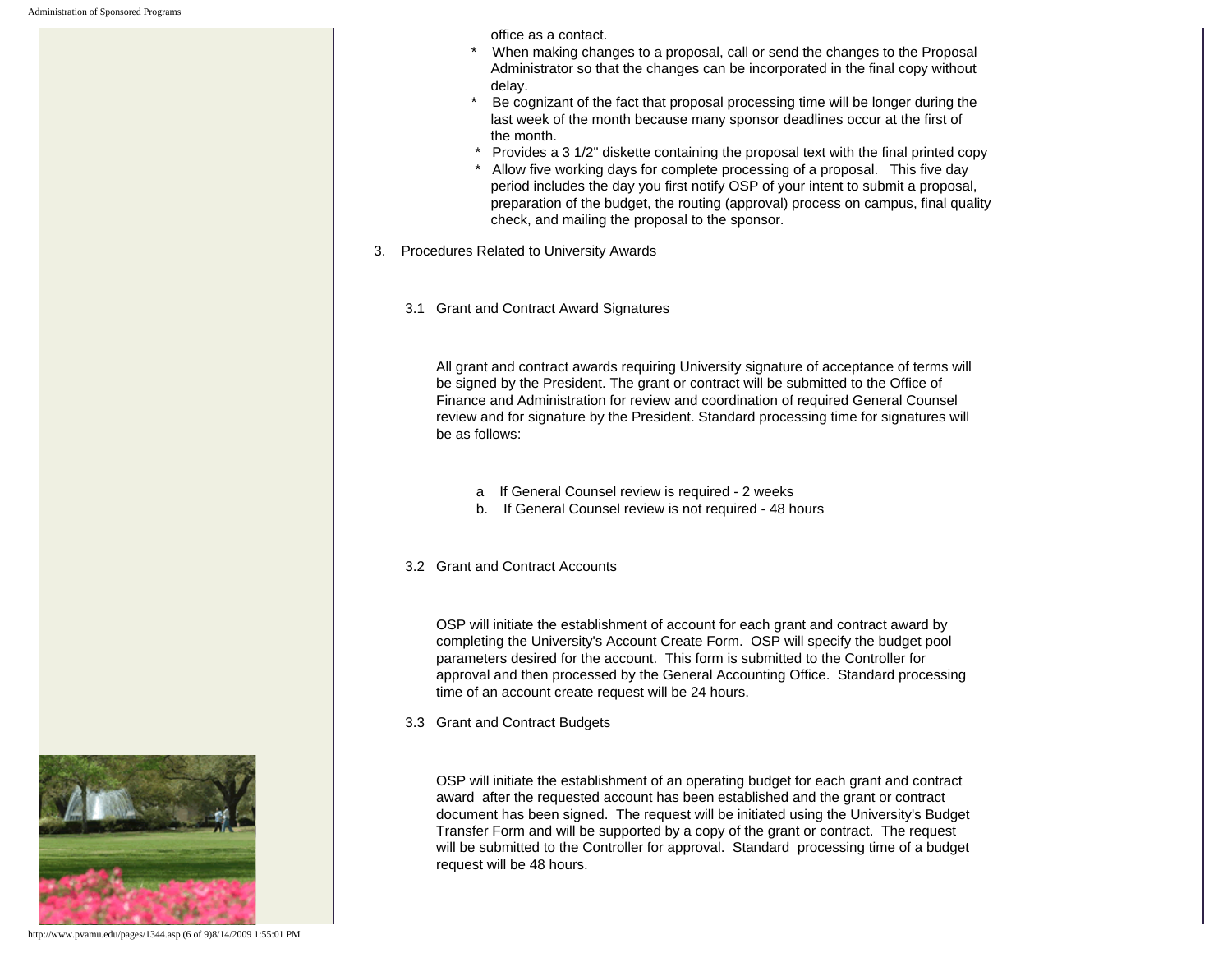## 3.4 Payroll

 Payments to employees are initiated via a Form 500 or Payroll Adjustment Form. All Form 500s or Payroll Adjustments on grant or contract accounts must be approved by the Foundation, in addition to the offices noted on these forms, to ensure allowability on the grant or contract.

## 3.5 Purchase Requisitions

 All purchases of goods and services from outside vendors on University accounts must be initiated by a Purchase Requisition by the requesting department. All Purchase Requisitions on grant or contract accounts must be approved by the Foundation to ensure allowability on the grant or contract. Upon approval by the Foundation, the Purchase Requisition is forwarded to the Purchasing Office for normal University processing.

## 3.6 Interdepartmental Orders

 All purchases of goods and services from University departments on University accounts must be initiated by a Purchase Requisition by the requesting department. All Purchase Requisitions on grant or contract accounts must be approved by the Foundation to ensure allowability on the grant or contract. Upon approval by the Foundation, the Purchase Requisition will be submitted to the Budget Office for encumbering and then forwarded to appropriate service department for processing.

## 3.7 Scholarships

 All scholarships are initiated using a Scholarship/Grant Authorization form. All Scholarship/Grant Authorization forms on grant or contract accounts must be approved by the Foundation to ensure allowability on the grant or contract. Upon approval by the Foundation, the form is forwarded to the Student Financial Aid Office for processing.

3.8 Invoice Payment

 Vendors are instructed on the University's Purchase Order form to forward invoices to the Accounts Payable Office. Invoices received are matched with the receiving report and purchase order before processing of payment. If the receiving report is not present, the applicable department is requested to verify that the goods or services were received and approve the invoice for payment.



http://www.pvamu.edu/pages/1344.asp (7 of 9)8/14/2009 1:55:01 PM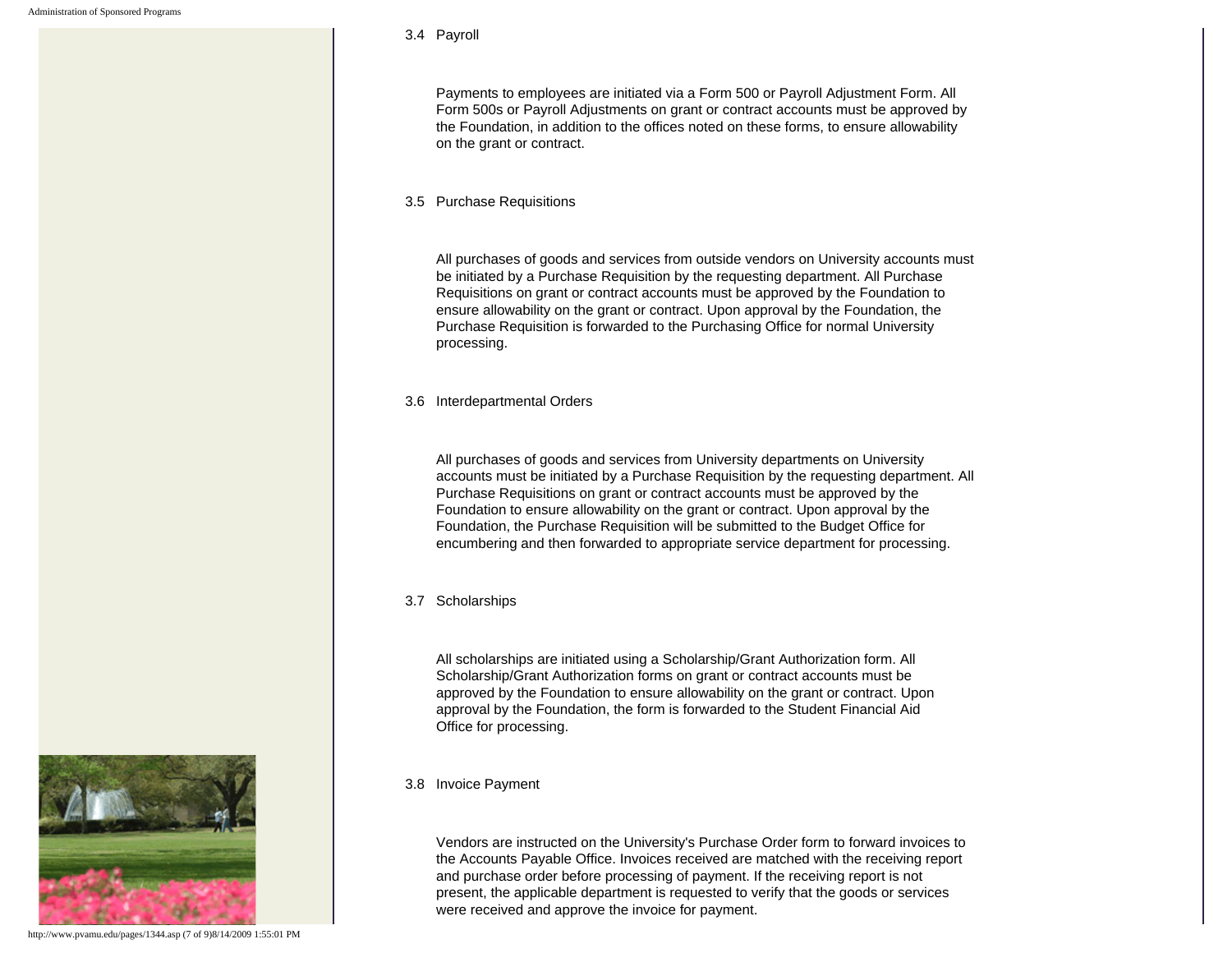## 3.9 Financial Reports

 All required financial reports on grants and contracts will be prepared by the Foundation and submitted to the Controller for approval prior to submission to the granting agency. Standard processing time for the financial reports will be 24 hours.

## 3.10 Reimbursements

 Reimbursement draw downs on letters of credit will be made on a bi-weekly basis. Reimbursements that are not on letter of credit will be submitted on a monthly basis to the granting agency. OSP will prepare/initiate all reimbursement drawdown and billing requests. The Treasury Services Office will process the drawdown requests electronically, and initiate the posting of the appropriate accounting entries for these transactions. OSP will mail the reimbursement billing requests.

- 4. Procedures Related to Cost Sharing and Matching
	- 4.1 When a grant or contract award involving University cost sharing or matching is received, the applicable administrative office (OSP or Prairie View A&M Research Foundation) will submit a request to the Fiscal Office to establish a support account for the cost sharing or matching activity.
	- 4.2 After the support account has been established, the administrative office will prepare and submit to the Fiscal Office a budget transfer form for the transfer of funds from the funding account to the support account.
- 4.3 If the cost sharing or matching commitments involve salaries, the administrative office will notify the Principal Investigator to prepare and route through the normal approval chain a Form 500 to transfer the requisition percent of salaries to the support account. In preparing the Form 500, the Principal Investigator will indicate in the justification section the allocation of time to the related grant or contract.

 4.4 Upon completion of the above steps, the Principal Investigator will be allowed to begin spending on their grant or contract award.

## **Contacts: Vice President of Research and Development Controller**

[Contact PVAMU](http://www.pvamu.edu/pages/2928.asp) | [ADA Resources](http://www.pvamu.edu/pages/4016.asp) | [Compact with Texans](http://www.pvamu.edu/pages/275.asp) | [Homeland Security](http://www.texashomelandsecurity.com/) | [Legal Notices](http://www.educause.edu/issues/dmca.html) [Open Records](http://www.pvamu.edu/pages/1058.asp) | [Privacy](http://www.pvamu.edu/pages/277.asp) | [Risk & Misconduct Hotline](https://secure.ethicspoint.com/domain/en/report_custom.asp?clientid=19681) | [TRAIL](http://www.tsl.state.tx.us/trail/index.html) | [State of Texas](http://www.state.tx.us/) | [Webmaster](mailto:webmaster@pvamu.edu) | [Jobs](http://www.pvamu.edu/jobs)